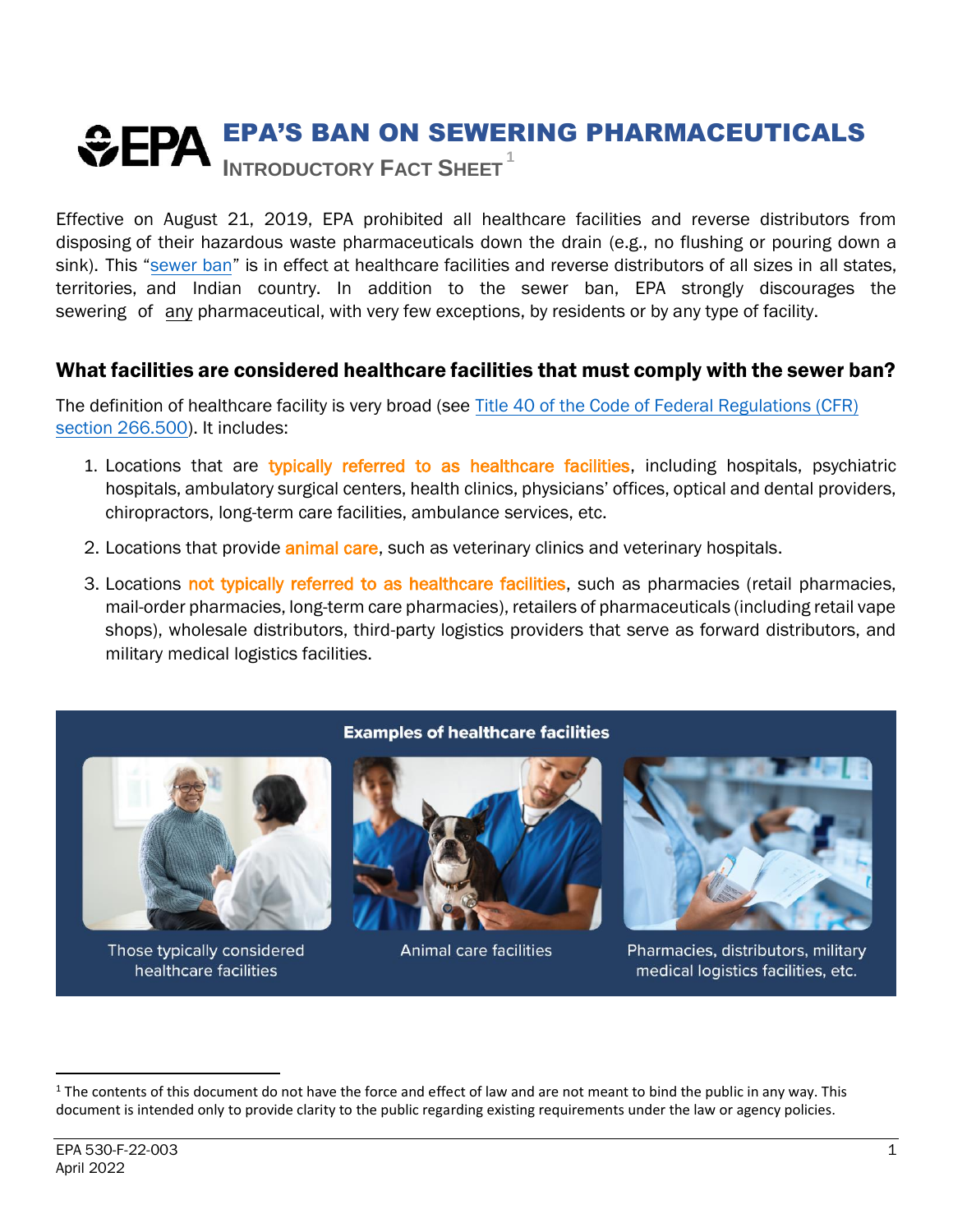#### Which pharmaceuticals are considered hazardous waste and subject to the sewer ban?

The sewer ban applies to pharmaceuticals that meet the [definition of hazardous waste](https://www.epa.gov/hw/defining-hazardous-waste-listed-characteristic-and-mixed-radiological-wastes) under the Resource Conservation and Recovery Act (RCRA). Legally, it is up to the healthcare facility or reverse distributor to determine which of their pharmaceuticals meet the definition of RCRA hazardous waste when discarded. Alternatively, a healthcare facility or reverse distributor can follow EPA's recommendation not to sewer any [pharmaceutical.](https://www.epa.gov/hwgenerators/frequent-questions-about-management-standards-hazardous-waste-pharmaceuticals-and#c1)

As thousands of over-the-counter and prescription drugs are currently approved for sale in the United States, it is difficult to provide a precise number of pharmaceuticals that are considered hazardous waste. However, as with any other waste, a solid waste is considered hazardous waste if it meets a listing or exhibits a characteristic described in [40 CFR Part 261.](https://www.ecfr.gov/current/title-40/chapter-I/subchapter-I/part-261?toc=1)

There are approximately 30 commercial chemical products listed on the P- and U- hazardous waste lists that have pharmaceutical uses. As the P- and U-lists are based on chemical designations, this number does not completely represent the total number of brand name pharmaceuticals that may actually be listed hazardous wastes. For example, the following chemotherapy drugs, CTX, Cytotoxan, Neosar and Procytox, are all designated as a U058 hazardous waste for cyclophosamide. Therefore, there are many more branded pharmaceuticals that are considered listed hazardous waste when discarded than the number of listed active ingredients.

In addition, many waste pharmaceuticals are hazardous because they exhibit one or more of the four characteristics of hazardous waste: ignitability, corrosivity, reactivity and toxicity. For example, solutions containing more than 24 percent alcohol exhibit the ignitability characteristic. Pharmaceuticals exhibiting

the corrosivity characteristic are generally limited to compounding chemicals, including strong acids, such as glacial acetic acid, and strong bases, such as sodium hydroxide.

Depending on the concentration in different pharmaceutical preparations, pharmaceuticals may also exhibit the toxicity characteristic because of the use of arsenic (hazardous waste code D004), barium (D005), cadmium (D006), chloroform (D022), chromium (D007), lindane (D013), m-cresol (D024), mercury (D009), selenium (D010), and silver (D011).

Listed hazardous waste pharmaceuticals may also exhibit one or more of the hazardous waste characteristics.

Pharmaceuticals Banned from Sewering

Pharmaceuticals that are hazardous and may not be flushed down a toilet or drain:

- $\checkmark$  Exhibit a characteristic of hazardous waste described in 40 [CFR Part 261](https://www.ecfr.gov/current/title-40/chapter-I/subchapter-I/part-261?toc=1) (i.e., ignitable, corrosive, reactive, or toxic).
- $\checkmark$  Contain any of about 30 chemical products with pharmaceutical uses listed that are on the P- [and U](https://www.ecfr.gov/current/title-40/chapter-I/subchapter-I/part-261/subpart-D#p-261.33(e))[hazardous waste lists.](https://www.ecfr.gov/current/title-40/chapter-I/subchapter-I/part-261/subpart-D#p-261.33(e))

# Does the sewer ban apply to U.S. Drug Enforcement Administration (DEA) controlled substances?

The sewer ban applies to DEA controlled substances that are also RCRA hazardous wastes.